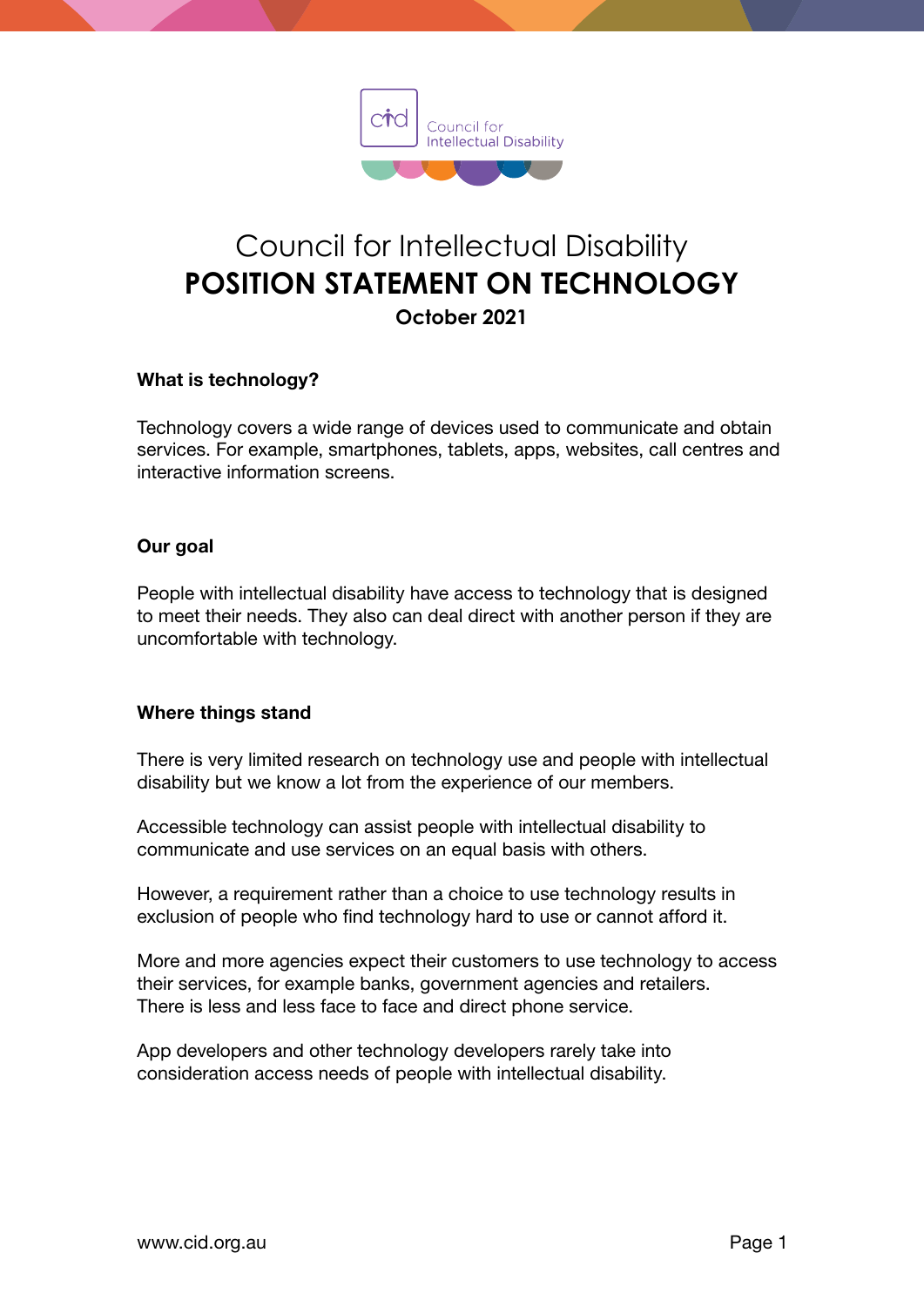In Australia, there are standards for accessible websites (the Web Content Accessibility Guidelines), but the standards do not take into account the needs of people with intellectual disability.

The United Nations Convention on the Rights of Persons with Disabilities (CRDP) enshrines the right to accessible information and communications, but Information and technology provided by governments and businesses are rarely accessible for people with intellectual disability.

Discrimination legislation says that organisations must provide services to people with disability in a way that works for them unless this will impose an "unjustifiable hardship" on the organisation.

The NSW Disability Inclusion Act requires State government agencies to prepare disability inclusion action plans.

#### Case studies

MARIA (not her real name) has intellectual disability and uses public transport regularly. Maria cannot use apps on her phone due to limited dexterity in her arms and hands. She relies on talking to transport staff or calling the information line to find out travel times and transport information. Maria became very anxious when the government wanted to remove the transport info line as this would remove her ability to use public transport and leave her isolated.

ROBERTO (not his real name) lost his disability pension card and went to Services Australia to get a replacement. He was told that they could not assist him and that he would need to go online to order a new card. Roberto struggles to use a computer and found it overwhelming when he tried to sign up for an online account and complete the identification verification process.

**FRAN** (not her real name) has lived in the same suburb all her life, uses a wheelchair and made her house and outside areas accessible. Her neighbour wanted to knock down and rebuild a two storey house. Fran was very worried that the new house would overshadow her accessible vegetable garden and that she would no longer have views of the city. The local council told her that the only way to see the neighbour's plans and make an objection was over the internet. Fran cannot use the internet and so feels powerless to do anything about the neighbour's plans.objection all needs to be done online. Fran can't use the internet and has no other option to lodge an objection to the local council.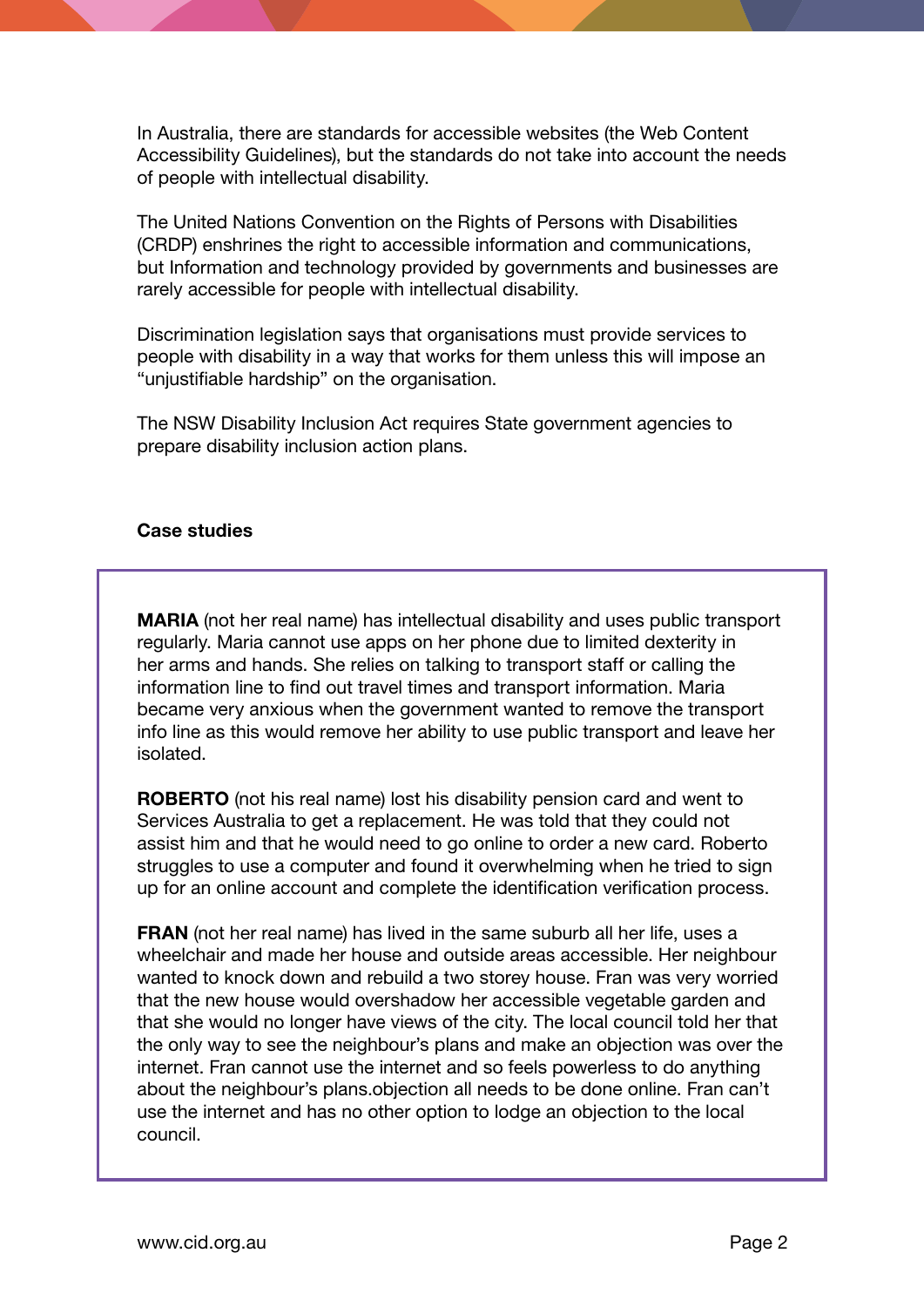# What is the solution?

- All government departments and services should be required to provide the option of face-to-face or phone communication for people with Enshrine in law the right of people with intellectual disability to Easy Read and other accessible information.
- Support people with intellectual disability to use discrimination complaints and other legal processes to achieve systemic change.
- Change the Web Content Accessibility Guidelines (WCAG) to include the accessibility needs of people with intellectual disability.
- Change the Australian Digital Service Standards to include cognitive accessibility.
- Consult with people with intellectual disability throughout development of technology.
- Further research on the facilitators and barriers to use of technology by people with intellectual disability.
- Include information on cognitively accessible technology in engineering studies and degrees.
- Measure cognitive accessibility when evaluating any proposed or existing technology.
- Use process evaluations that include steps to determine whether technology is the best option to meet any particular need.
- Include action on the above steps in the new Australian Disability Strategy and disability inclusion action plans of NSW government agencies.
- The National Disability Insurance Agency should make itself a role model of cognitive accessibility.

# What CID has done

Our technology advocacy has included:

- Supporting people with intellectual disability to participate in consultations about technology including transport, banking and app development.
- Leading community advocacy against restricting access to the Transport Info line for trip planning.
- Supporting a person with intellectual disability to be on the Australian Communications Consumer Action Network access committee.
- Creating guides such as for inclusive on-line meetings for people with intellectual disability.